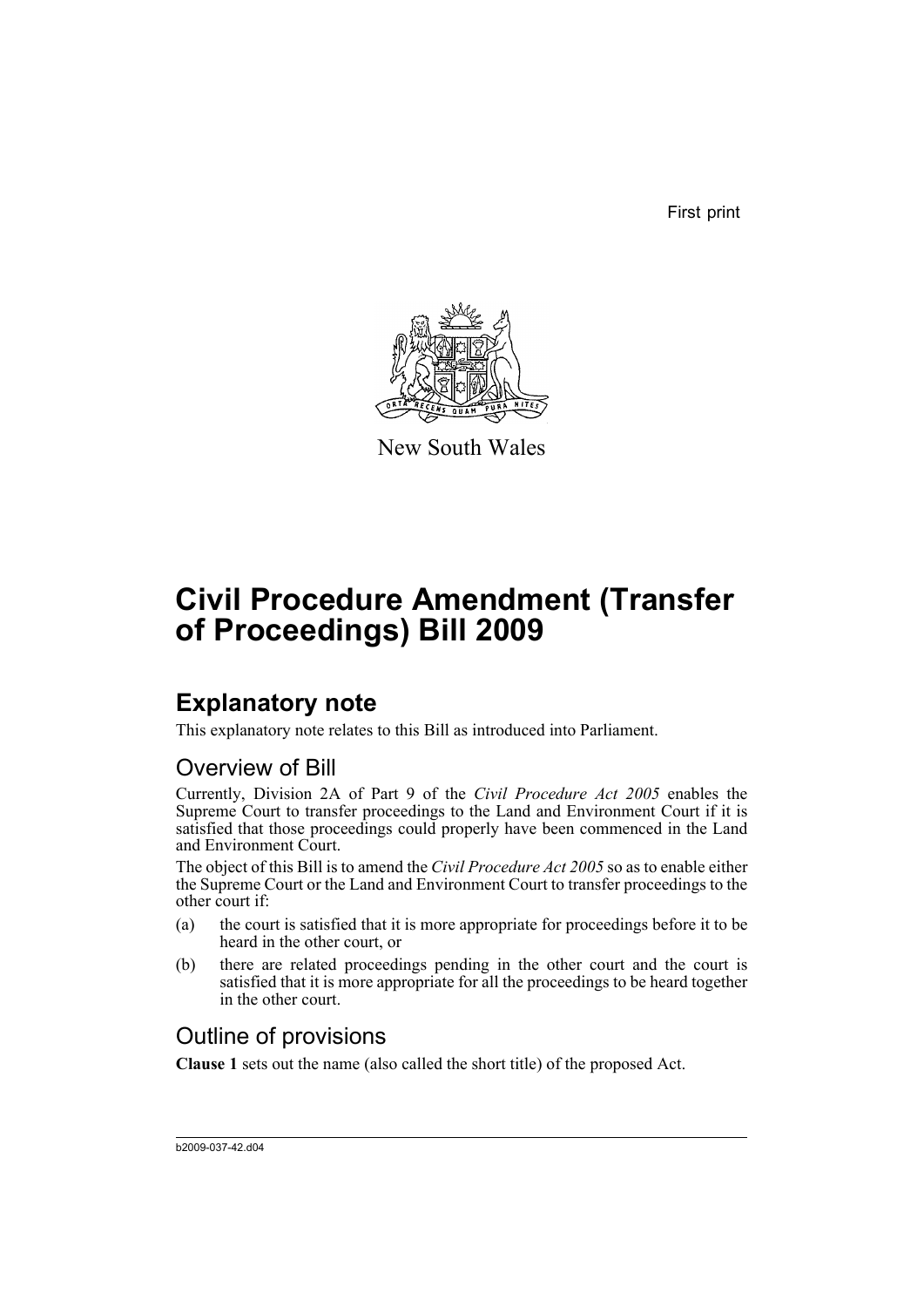Explanatory note

**Clause 2** provides for the commencement of the proposed Act on the date of assent to the proposed Act.

#### **Schedule 1 Amendment of Civil Procedure Act 2005 No 28**

Schedule 1 to the proposed Act substitutes Division 2A of Part 9 of the *Civil Procedure Act 2005* to give effect to the objects set out in the Overview above. More specifically:

- (a) proposed section 149A contains definitions for the purposes of the proposed new Division, and
- (b) proposed section 149B contains provisions to enable the Supreme Court and the Land and Environment Court to make orders to transfer proceedings between the courts as referred to in the Overview above, and
- (c) proposed section 149C deals with the operation of those transfer orders, and
- (d) proposed section 149D deals with the conduct of proceedings after such a transfer, and
- (e) proposed section 149E provides that the transferee court has, and may exercise, all of the jurisdiction of the transferor court in relation to any proceedings to which such a transfer order relates, including jurisdiction to determine any question arising in any such proceedings.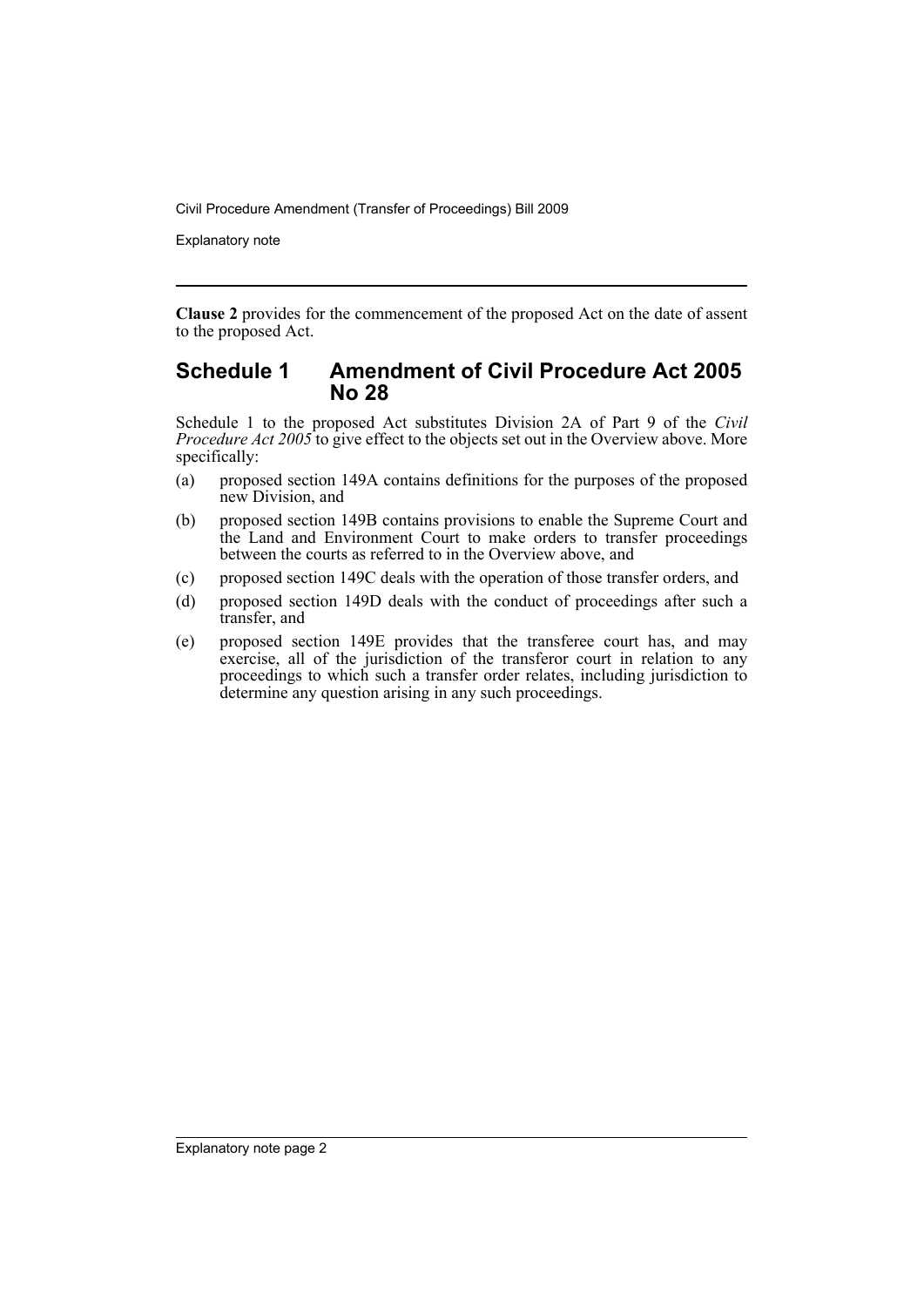First print



New South Wales

## **Civil Procedure Amendment (Transfer of Proceedings) Bill 2009**

## **Contents**

|                                                        | Page |
|--------------------------------------------------------|------|
| 1 Name of Act                                          |      |
| 2 Commencement                                         |      |
| Schedule 1 Amendment of Civil Procedure Act 2005 No 28 |      |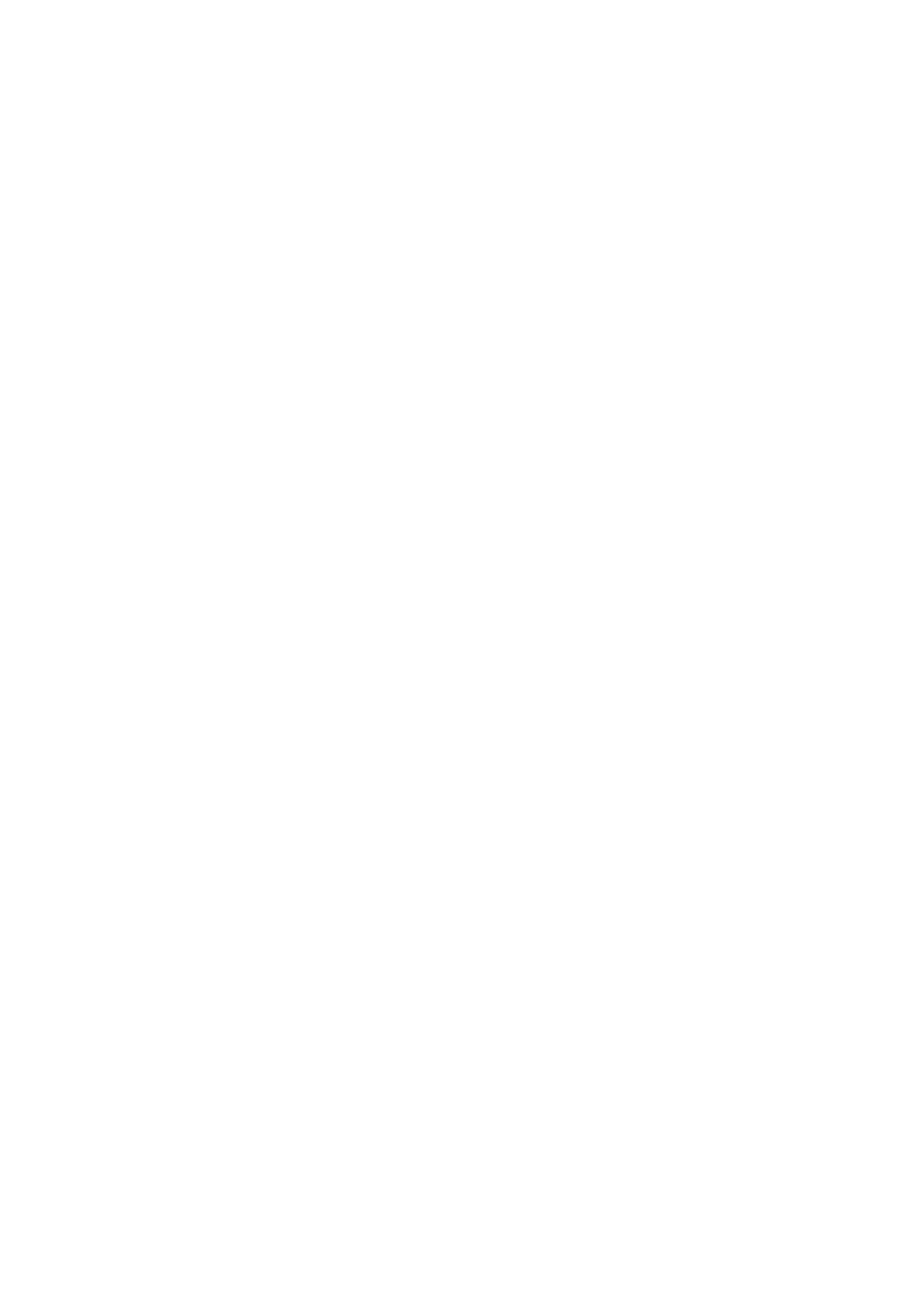

New South Wales

## **Civil Procedure Amendment (Transfer of Proceedings) Bill 2009**

No , 2009

#### **A Bill for**

An Act to amend the *Civil Procedure Act 2005* to enable the transfer of proceedings between the Supreme Court and the Land and Environment Court.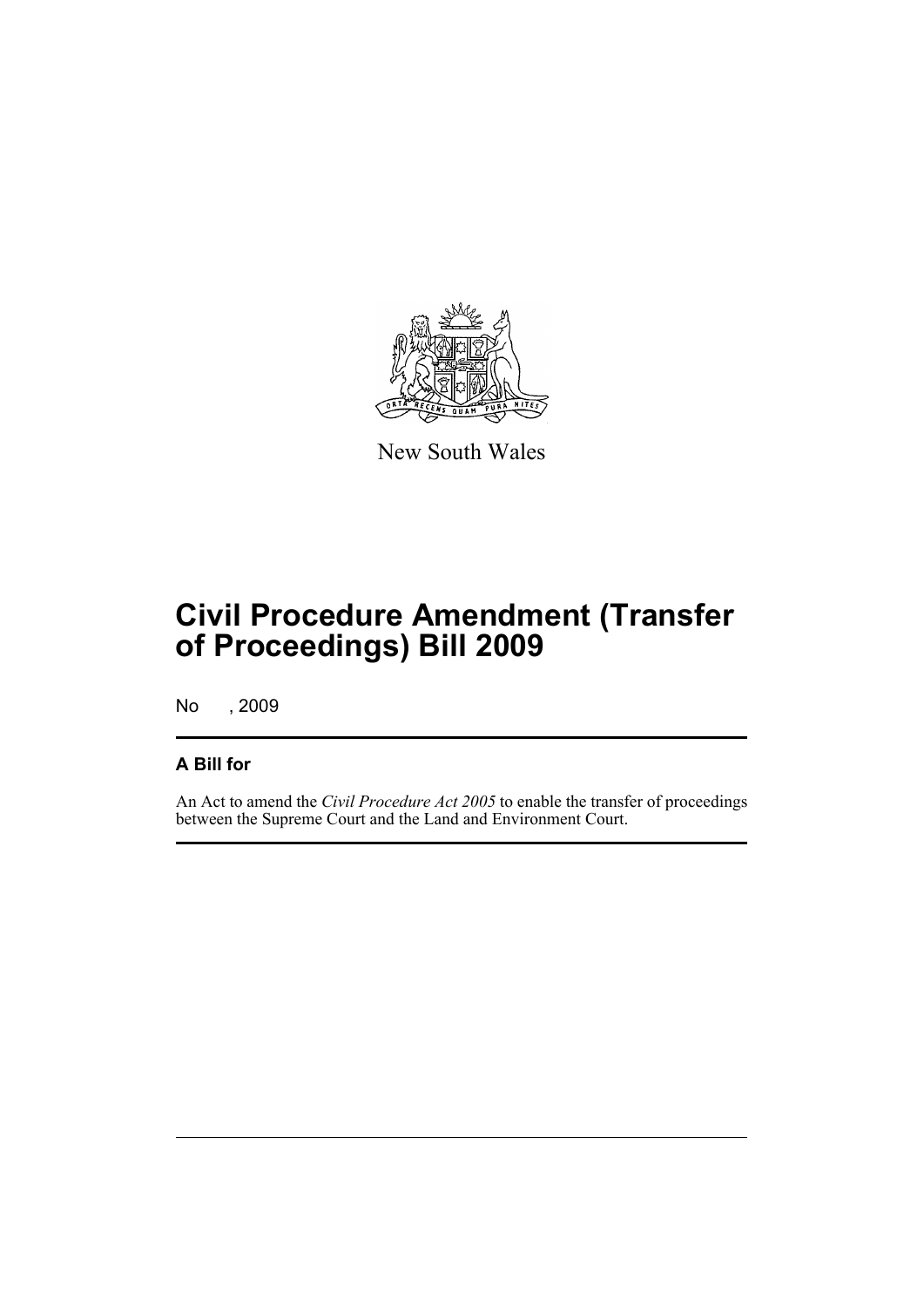<span id="page-5-1"></span><span id="page-5-0"></span>

| The Legislature of New South Wales enacts:                                      |               |
|---------------------------------------------------------------------------------|---------------|
| Name of Act                                                                     | $\mathcal{P}$ |
| This Act is the Civil Procedure Amendment (Transfer of Proceedings)<br>Act 2009 | 3             |
| <b>Commencement</b>                                                             | 5             |
| This Act commences on the date of assent to this Act.                           | 6             |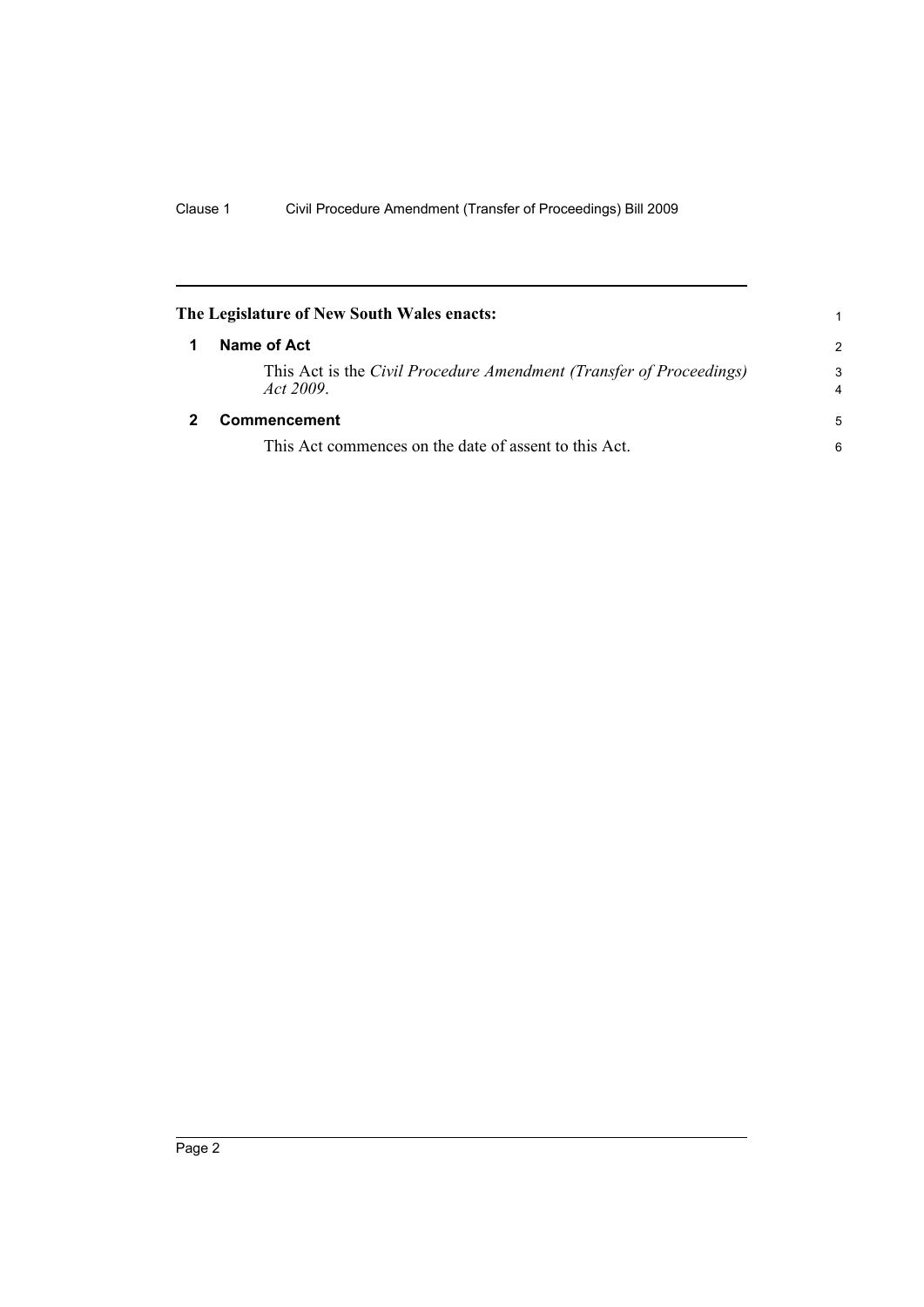Amendment of Civil Procedure Act 2005 No 28 Schedule 1

<span id="page-6-0"></span>

| <b>Schedule 1</b> |                    | <b>Amendment of Civil Procedure Act 2005</b><br><b>No 28</b>                                                                                                                                                                                                                                                                                              | 1<br>$\overline{c}$              |
|-------------------|--------------------|-----------------------------------------------------------------------------------------------------------------------------------------------------------------------------------------------------------------------------------------------------------------------------------------------------------------------------------------------------------|----------------------------------|
|                   |                    | Part 9 Transfer of proceedings between courts                                                                                                                                                                                                                                                                                                             | 3                                |
|                   |                    | Omit Division 2A of Part 9. Insert instead:                                                                                                                                                                                                                                                                                                               | 4                                |
|                   | <b>Division 2A</b> | <b>Transfer of proceedings between Supreme</b><br><b>Court and Land and Environment Court</b>                                                                                                                                                                                                                                                             | 5<br>6                           |
| 149A              |                    | <b>Definitions</b>                                                                                                                                                                                                                                                                                                                                        | 7                                |
|                   | (1)                | In this Division:                                                                                                                                                                                                                                                                                                                                         | 8                                |
|                   |                    | <i>transfer order</i> means an order referred to in section 149B (1)<br>or $(2)$ .                                                                                                                                                                                                                                                                        | 9<br>10                          |
|                   |                    | <i>transferee court</i> means the court to which proceedings are to be<br>transferred pursuant to a transfer order.                                                                                                                                                                                                                                       | 11<br>12                         |
|                   |                    | <i>transferor court</i> means the court from which proceedings are<br>transferred pursuant to a transfer order.                                                                                                                                                                                                                                           | 13<br>14                         |
|                   | (2)                | For the purposes of this Division, proceedings are <i>related</i> if the<br>matters with which they deal are so closely associated as to form<br>part of the same controversy.                                                                                                                                                                            | 15<br>16<br>17                   |
| 149B              |                    | Transfer of proceedings between Supreme Court and Land and<br><b>Environment Court</b>                                                                                                                                                                                                                                                                    | 18<br>19                         |
|                   | (1)                | If either the Supreme Court or the Land and Environment Court<br>is satisfied, in relation to proceedings before it, that it is more<br>appropriate for the proceedings to be heard in the other court, it<br>may, on application by a party to the proceedings or of its own<br>motion, order that the proceedings be transferred to the other<br>court. | 20<br>21<br>22<br>23<br>24<br>25 |
|                   | (2)                | If either the Supreme Court or the Land and Environment Court<br>is satisfied, in relation to proceedings before it, that:                                                                                                                                                                                                                                | 26<br>27                         |
|                   |                    | there are related proceedings pending in the other court,<br>(a)<br>and                                                                                                                                                                                                                                                                                   | 28<br>29                         |
|                   |                    | it is more appropriate for the proceedings to be heard,<br>(b)<br>together with the related proceedings, in the other court,                                                                                                                                                                                                                              | 30<br>31                         |
|                   |                    | it may, on application by a party to the proceedings or of its own<br>motion, order that the proceedings be transferred to the other<br>court and heard together with the related proceedings.                                                                                                                                                            | 32<br>33<br>34                   |
|                   | (3)                | No appeal lies against a decision of the transferor court to make,<br>or not to make, an order under this section.                                                                                                                                                                                                                                        | 35<br>36                         |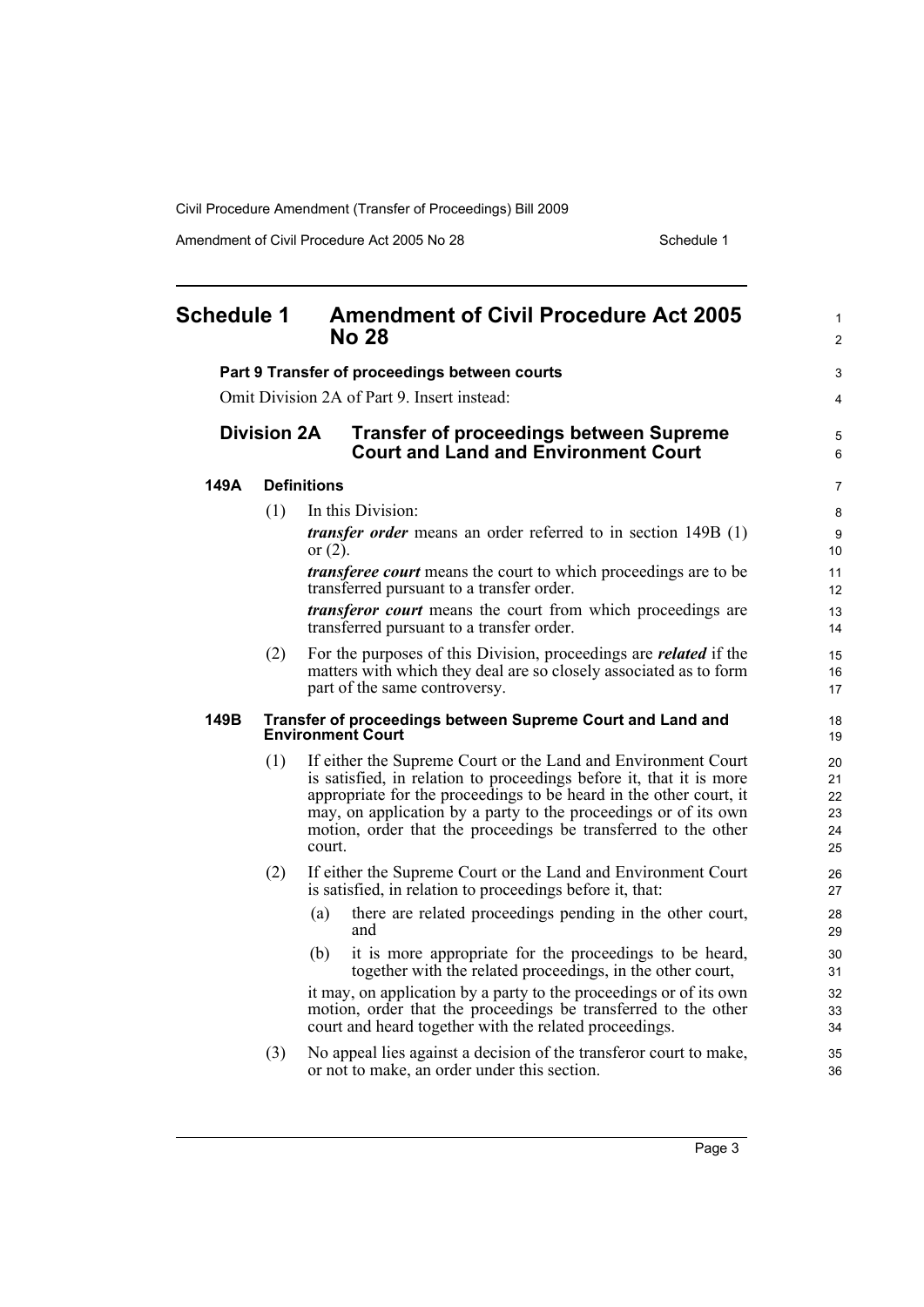Schedule 1 Amendment of Civil Procedure Act 2005 No 28

| 149C |     | <b>Transfer orders</b>                                                                                                                                                                                                                                               | 1                                        |
|------|-----|----------------------------------------------------------------------------------------------------------------------------------------------------------------------------------------------------------------------------------------------------------------------|------------------------------------------|
|      | (1) | A transfer order takes effect when it is made.                                                                                                                                                                                                                       | $\overline{2}$                           |
|      | (2) | A transfer order does not invalidate any order made or other thing<br>done in the proceedings before the order was made.                                                                                                                                             | 3<br>$\overline{4}$                      |
|      | (3) | Any order made by the transferor court (other than the transfer<br>order) may be varied or revoked by an order of the transferee<br>court.                                                                                                                           | $\mathbf 5$<br>$\,6\,$<br>$\overline{7}$ |
| 149D |     | <b>Proceedings after transfer</b>                                                                                                                                                                                                                                    | 8                                        |
|      | (1) | Subject to the rules of court applicable in the transferee court:                                                                                                                                                                                                    | 9                                        |
|      |     | any proceedings with respect to which a transfer order<br>(a)<br>takes effect continue in the transferee court:                                                                                                                                                      | 10 <sup>°</sup><br>11                    |
|      |     | as if the proceedings had been duly commenced in<br>(i)<br>the transferee court on the date on which they were<br>commenced in the transferor court, and                                                                                                             | 12<br>13<br>14                           |
|      |     | as if any cross-claim in the proceedings had been<br>(ii)<br>duly made in the transferee court on the date on<br>which it was made in the transferor court, and                                                                                                      | 15<br>16<br>17                           |
|      |     | (b)<br>any proceedings with respect to which a transfer order<br>under section 149B (2) takes effect are to be heard together<br>with, and are taken to form part of, the related proceedings<br>in the transferee court.                                            | 18<br>19<br>20<br>21                     |
|      | (2) | For the purposes of any proceedings continued in the transferee<br>court:                                                                                                                                                                                            | 22<br>23                                 |
|      |     | (a)<br>any admission duly made in the transferor court is to be<br>treated as if it had been made in the transferee court, and                                                                                                                                       | 24<br>25                                 |
|      |     | in the case of proceedings affected by a transfer order<br>(b)<br>under section<br>149B<br>any process<br>(2),<br><sub>or</sub><br>other<br>documentation before the transferee court may be<br>amended so as to reflect the merger of the proceedings<br>concerned. | 26<br>27<br>28<br>29<br>30               |
|      | (3) | Subject to the rules of court applicable in the transferee court, the<br>power of the transferee court to make orders as to costs includes<br>a power to make orders with respect to the costs of:                                                                   | 31<br>32<br>33                           |
|      |     | the application for, and the making of, the transfer order,<br>(a)<br>and                                                                                                                                                                                            | 34<br>35                                 |
|      |     | any step taken in the proceedings before the transfer order<br>(b)<br>was made.                                                                                                                                                                                      | 36<br>37                                 |